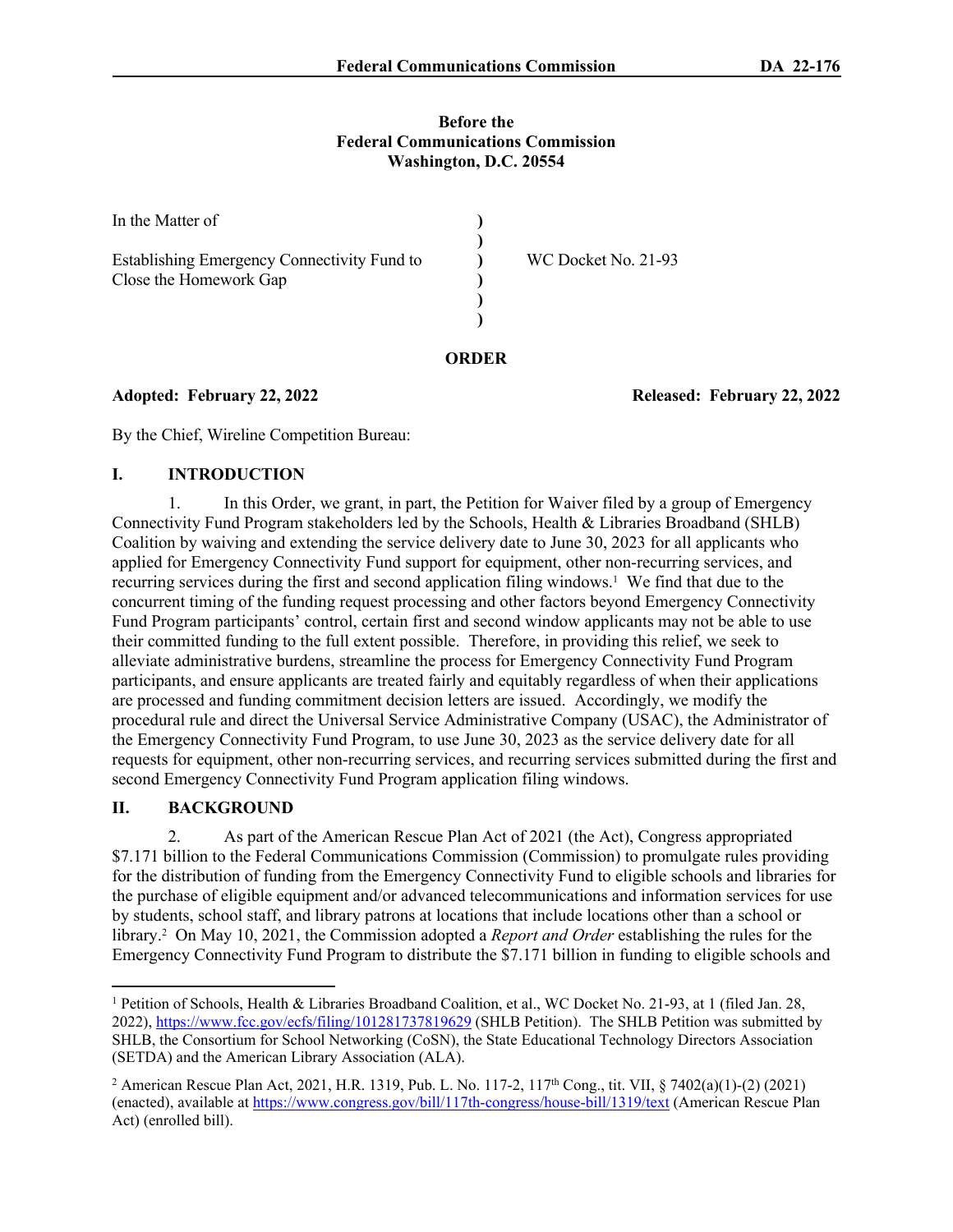libraries.<sup>3</sup> The Commission and USAC opened an initial 45-day application filing window from June 29, 2021 to August 13, 2021,<sup>4</sup> and a second 15-day application filing window from September 28, 2021 to October 13, 2021.<sup>5</sup> During these two application filing windows, applicants could request funding for eligible equipment and services that are received or delivered between July 1, 2021 and June 30, 2022.<sup>6</sup>

3. The Commission also established an invoice filing deadline rule for the Emergency Connectivity Fund Program in the *Report and Order*.<sup>7</sup> Section 54.1711(d) provides that "[i]nvoices must be submitted to the Administrator within 60 days from the date of the funding commitment decision letter; a revised funding commitment decision letter approving a post-commitment change or a successful appeal of previously denied or reduced funding; or service delivery date, whichever is later."<sup>8</sup> To address instances where the service delivery date for equipment or other non-recurring services may not be known at the time of the funding request submission, on July 22, 2021, the Wireline Competition Bureau (Bureau) issued a *Public Notice* clarifying that applicants may use June 30, 2022 as the service delivery date for equipment and other non-recurring services on their ECF FCC Form 471 funding applications if the equipment or services have not been ordered or received at the time that the applicant submitted their funding request $(s)$ .<sup>9</sup>

4. The Bureau subsequently received a petition for waiver contending that the *Public Notice* resulted in applicant confusion around the appropriate service delivery date to use for equipment and other non-recurring services, which led some applicants to mistakenly use June 30, 2022 as the service delivery date, despite having already received the equipment and/or services at the time that they filed their funding request(s), and consequently, these applicants have received an incorrect invoice filing deadline.10 To avoid further confusion and minimize administrative burdens, the Bureau granted a limited waiver of the Emergency Connectivity Fund Program invoice filing deadline for program participants who were affected, and modified section 54.1711 to adopt June 30, 2022 (i.e., the last date of the funding period) as the service delivery date for funding requests for equipment, other non-recurring services, and recurring services submitted during the two application filing windows.<sup>11</sup>

5. As we approach the June 30, 2022 deadline for service delivery for the funding requests submitted already, a number of stakeholder groups have requested that the Commission extend the deadline for service delivery by one year to June 30, 2023. Specifically, on January 28, 2022, SHLB filed

5 News Release, FCC, *FCC Announces Over \$5 Billion in Funding Requests Received in Emergency Connectivity Fund Program* (Aug. 25, 2021), [https://www.fcc.gov/document/fcc-announces-over-5-billion-emergency](https://www.fcc.gov/document/fcc-announces-over-5-billion-emergency-connectivity-fund-requests)[connectivity-fund-requests](https://www.fcc.gov/document/fcc-announces-over-5-billion-emergency-connectivity-fund-requests) (*Second Application Window News Release*).

<sup>6</sup> *See* 47 CFR § 54.1710; *Emergency Connectivity Fund Report and Order*, 36 FCC Rcd at 8734, 8737, paras. 78, 83.

7 *Id.* at 8743, para. 98.

 $847$  CFR § 54.1711(d).

<sup>9</sup> *Wireline Competition Bureau Sets Service Delivery Date for Emergency Connectivity Fund Program Initial Application Filing Window and Modifies Funding Application Certification Language*, WC Docket No. 21-93, Public Notice, DA 21-881, 2021 WL 3128232, at \*1-2 (WCB July 22, 2021) (*ECF Service Delivery Date Public Notice*).

<sup>10</sup> Petition of State E-rate Coordinators' Alliance for Waiver, WC Docket No. 21-93, at 1 (filed Nov. 20, 2021), <https://www.fcc.gov/ecfs/filing/112067310772>(SECA Petition).

<sup>11</sup> See *Establishing the Emergency Connectivity Fund to Close the Homework Gap*; WC Docket No. 21-93, Order, DA 21-1499, at 4 (WCB Dec. 2, 2021) (*ECF Service Delivery Date Clarification Order*).

<sup>3</sup> *See generally Establishing the Emergency Connectivity Fund to Close the Homework Gap*; WC Docket No. 21-93, Report and Order, 36 FCC Rcd 8696 (2021) (*Emergency Connectivity Fund Report and Order*).

<sup>4</sup> News Release, FCC, *FCC Announces Emergency Connectivity Fund Application Window Will Open on June 29* (June 15, 2021),<https://www.fcc.gov/document/emergency-connectivity-fund-application-window-opens-june-29> (*First ECF Application Window News Release*).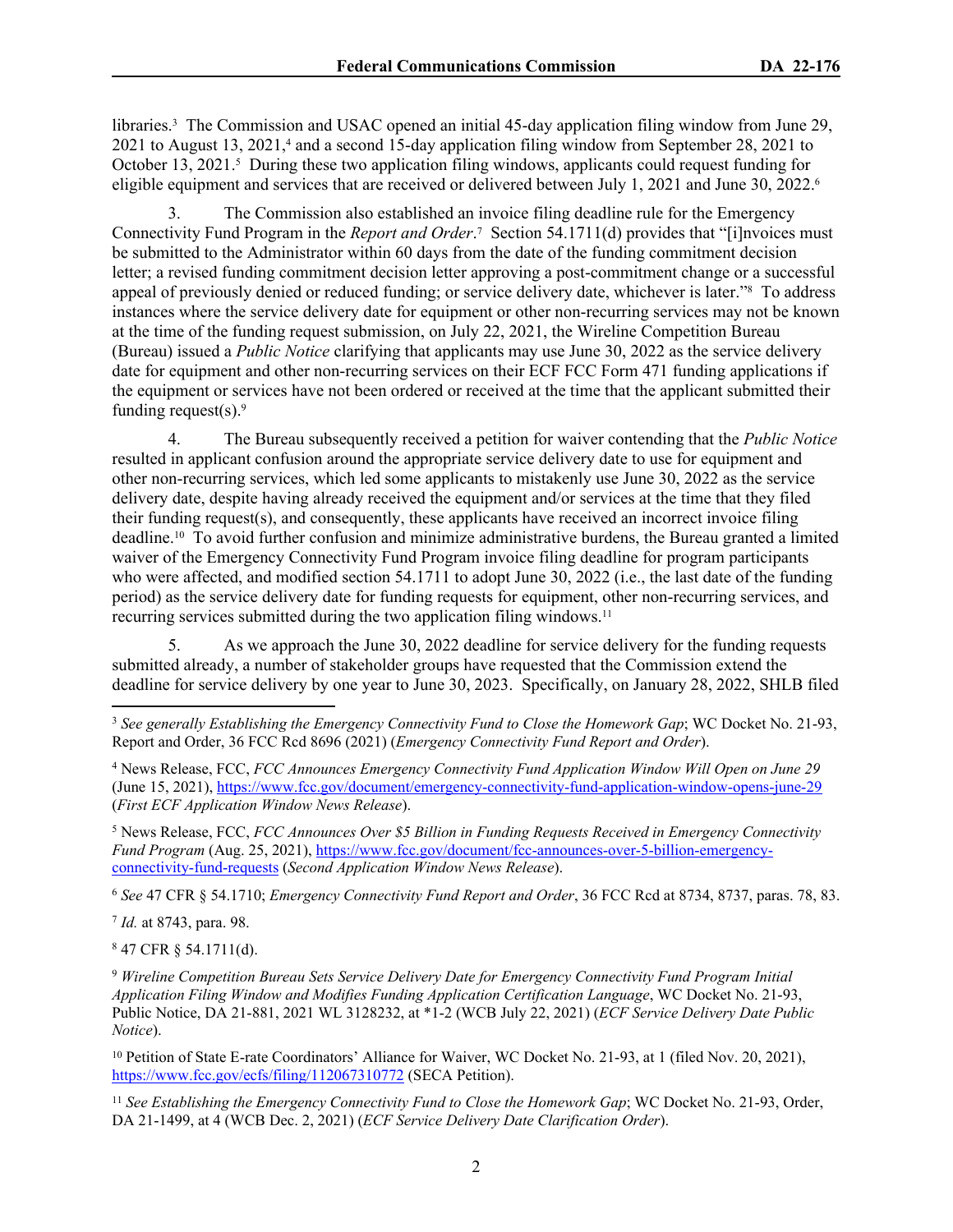a petition for waiver requesting a one-year extension because the current service delivery date is "unworkable" for many applicants.12 SHLB explains that many applicants are waiting to receive a funding commitment decision letter before ordering eligible equipment and services, and decisions received later in the funding period place these applicants at risk of not being able to use all of their committed Emergency Connectivity Fund support by the June 30, 2022 service delivery date.13 SHLB contends that applicants with recently approved or pending funding requests will have less time to use the full amount of committed funding for recurring services, or may not have enough time to order, receive, and distribute eligible equipment by June 30, 2022.<sup>14</sup>

6. Similarly, the City of San José explains that procurement logistics and review processes are impeding its ability to use its Emergency Connectivity Fund Program funding effectively by June 30, 2022.15 On February 9, 2022, E-rate Management Professionals Association (E-mpa) submitted a statement in support of SHLB's request for a one-year extension of the service delivery date, adding that the timing of post-commitment change request reviews, supply chain delays, price increases, and COVID-19-related staffing shortages are resulting in applicants not being able to fully use their Emergency Connectivity Fund supported equipment or services because of the June 30, 2022 service delivery date.<sup>16</sup> Lastly, on February 11, 2022, the State E-rate Coordinators' Alliance (SECA) expressed support for extending the service delivery deadline for equipment and other non-recurring services,<sup>17</sup> but also proposed that first and second window applicants seeking recurring services should submit a postcommitment change request to extend the service delivery date by the number of months remaining instead of the Commission extending a blanket waiver to all Emergency Connectivity Fund applicants.<sup>18</sup>

<sup>18</sup> *Id.* at 1-2, 4.

<sup>12</sup> *See* Letter from John Windhausen, Jr., Executive Director, SHLB, et al., to Jessica Rosenworcel, Chairwoman, FCC, et al., WC Docket No. 21-93, at 1 (filed Jan. 28, 2022) (SHLB Petition).

<sup>13</sup> *Id*. at 1-2.

<sup>&</sup>lt;sup>14</sup> *See Id.* at 2 (explaining that some service providers require a minimum six-month contract for services, leaving applicants who do not receive a commitment by January 1, 2022 unable to enter into a contract for Emergency Connectivity Fund supported services with the current service delivery deadline). *See also* Letter from John Windhausen, Jr., Executive Director, SHLB, et al., to Marlene H. Dortch, Secretary, FCC, WC Docket No. 21-93, at 1 (filed Feb. 9, 2022) (SHLB Feb. 9 *Ex Parte*) (explaining how applicants who were either only recently approved or not yet approved may only have an opportunity to receive "4-5 months" of supported services, which may deter applicants from participating in the Emergency Connectivity Fund Program altogether); Letter from John Windhausen, Jr., Executive Director, SHLB, et al., to Marlene H. Dortch, Secretary, FCC, WC Docket Nos. 21-93, 13-184, at 1 (filed Feb. 15, 2022) (SHLB Feb. 15 *Ex Parte*) (providing examples of applicants who are unable to use a significant portion of their approved funding before June 30, 2022 as a result of processing, distribution, and logistical delays). Although a school or library must have received the equipment or services prior to submitting a request for reimbursement, we note that the equipment or services do not need to be distributed to students, school staff members, or library patrons prior to seeking reimbursement. *See* Federal Communications Commission, *Emergency Connectivity Fund FAQs*, at 9.9, <https://www.fcc.gov/emergency-connectivity-fund-faqs> (last visited Feb. 18, 2022).

<sup>15</sup> Letter from Sam Liccardo, Mayor, City of San José, to Jessica Rosenworcel, Chairwoman, FCC, et al., at 1-2 (Jan. 24, 2022) (San José *Ex Parte*) (describing how the current service delivery date leaves the City only five months to fully use its Emergency Connectivity Fund Program funding commitment).

<sup>16</sup> Letter from Deborah Sovereign, President, E-mpa, to Jessica Rosenworcel, Chairwoman, FCC, et al., WC Docket No. 21-93 (filed. Feb. 9, 2022) (E-mpa *Ex Parte*) ("With the delayed funding, most of the applicants can only receive six months or less of service which is hardly enough time to make it worth the service providers' time to install and start service before they have to cut off service or find another source of funding.").

<sup>17</sup> Letter from Debra M. Kriete, Chairperson, SECA, to Jessica Rosenworcel, Chairwoman, FCC, et al., WC Docket No. 21-93, at 3 (filed Feb. 11, 2022) (SECA *Ex Parte*).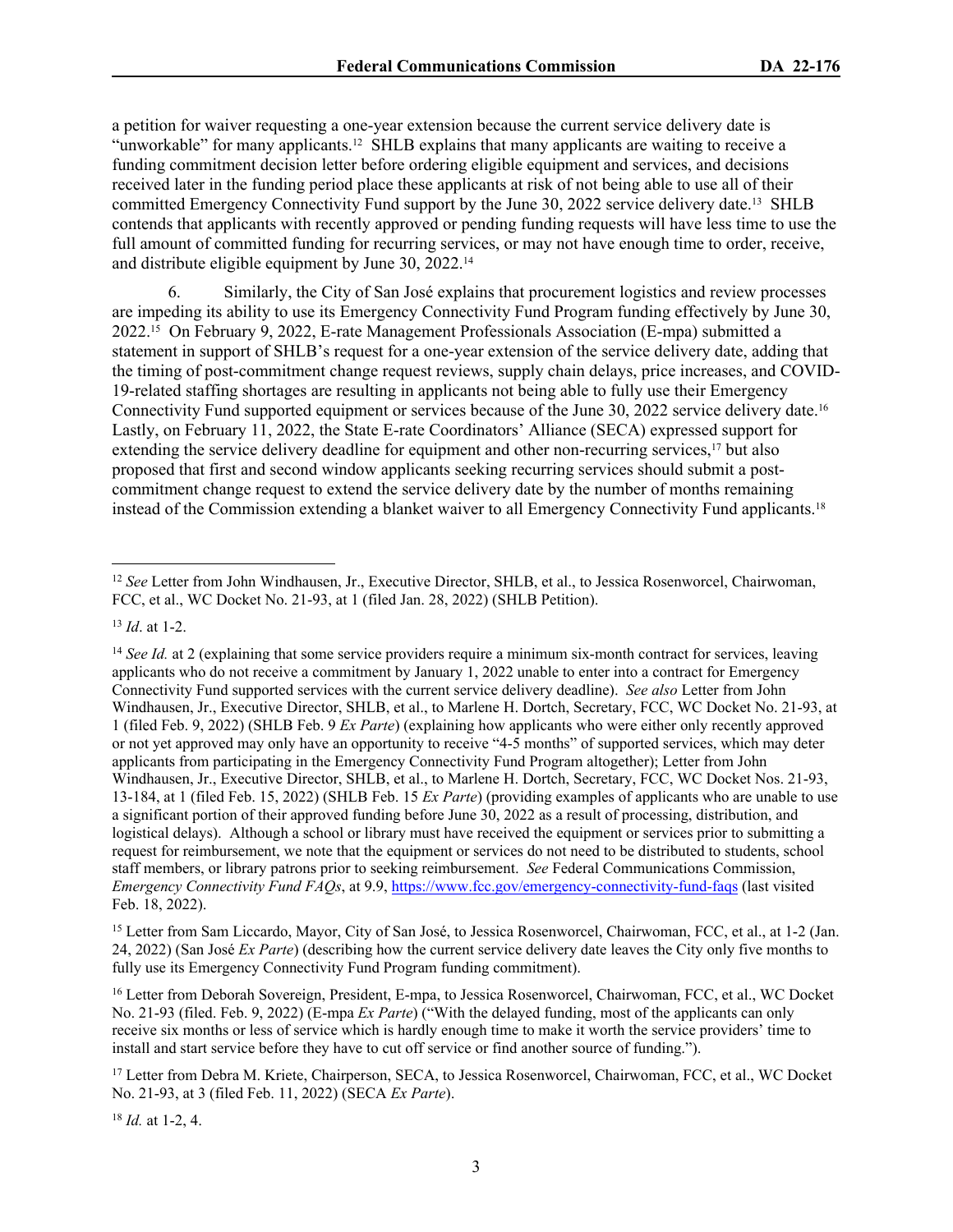SECA explains this requirement would help prevent potential duplicative services from being funded through the program.<sup>19</sup>

#### **III. DISCUSSION**

7. Generally, the Commission's rules may be waived for good cause shown.20 The Commission may exercise its discretion to waive a rule where the particular facts make strict compliance inconsistent with the public interest.<sup>21</sup> In addition, the Commission may take into account considerations of hardship, equity, or more effective implementation of overall policy on an individual basis.<sup>22</sup>

8. To ensure first and second window applicants can use all of their Emergency Connectivity Fund support to connect students, school staff, and library patrons regardless of when their application was processed and funding commitment decision letter was issued, we find that good cause exists to waive and extend the service delivery date to June 30, 2023 for all first and second window funding requests for equipment, other non-recurring services, and recurring services. In particular, we recognize that in the swift implementation of this emergency program, the timing of application reviews, post-commitment change request processing, and the issuance of funding commitment decision letters may have inadvertently resulted in some applicants having less time to use the funded equipment and/or services during the July 1, 2021 through June 30, 2022 funding period.<sup>23</sup> Moreover, other factors, such as disruptions in the global supply chain,<sup>24</sup> logistical delays,<sup>25</sup> and the ongoing impact of the COVID-19 pandemic on our nation's schools and libraries<sup>26</sup> have contributed to the need for additional time and present compelling and unique circumstances that merit a waiver of our rules. As such, we extend the service delivery date for all Emergency Connectivity Fund Program requests for equipment, other nonrecurring services, and recurring services submitted during the first and second application filing windows. This means that applicants will be able to receive Emergency Connectivity Fund support for

<sup>20</sup> 47 CFR § 1.3.

<sup>21</sup> *Northeast Cellular Telephone Co. v. FCC*, 897 F.2d 1164, 1166 (D.C. Cir. 1990).

<sup>22</sup> *WAIT Radio v. FCC*, 418 F.2d 1153, 1159 (D.C. Cir. 1969); *Northeast Cellular*, 897 F.2d at 1166.

<sup>23</sup> *See, e.g.*, SECA *Ex Parte* at 2 ("An applicant is approved for 12 months of recurring service in December 2021 and did not order the service before receiving funding approval. Service is ordered and activated on February 1, 2022, and therefore, the applicant would use five months of service through June 30, 2022. This leaves seven months of unused funding that a service delivery deadline extension would allow to be used through January 31, 2023."); E-mpa *Ex Parte* at 2-3 (noting four applicants for whom the post-commitment request processing delayed the receipt of a funding commitment decision letter).

<sup>24</sup> *See, e.g.*, E-mpa *Ex Parte* at 1 (explaining how supply chain shortages have led to situations where approved products are no longer available by the time an applicant receives a funding commitment decision letter); SHLB Feb. 9 *Ex Parte* at 1-2 (citing an example where supply chain problems forced Puerto Rico Department of Education to submit a post-commitment change request to substitute for more readily available hotspot devices); SECA *Ex Parte* at 2-3 (noting supply chain delays with respect to both recurring and non-recurring services).

<sup>25</sup> *See, e.g.*, SHLB Feb. 9 *Ex Parte* at 2-3 (explaining that additional time needed to be factored in for service provider contract negotiations, equipment distribution to recipients, record-keeping management and end user training); SHLB Feb. 15 *Ex Parte* at 2-4 (same); E-mpa *Ex Parte* at 2 (noting that there can be several months between ordering and delivery of eligible equipment and services).

<sup>26</sup> *See, e.g.*, E-mpa *Ex Parte* at 2 (stating that service provider, school staff, and library staff shortages due to COVID-19 quarantine also results in significant delays in processing requests); SHLB Feb. 15 *Ex Parte* at 3 (explaining that Puerto Rico Department of Education was having a difficult time distributing the requested hotspot devices to students and school staff during the ongoing pandemic); SHLB Petition at 2 (noting that the rise of the Omicron variant resulted in some schools closing and staff quarantining again).

<sup>&</sup>lt;sup>19</sup> *Id.* at 2-3 (explaining that applicants should modify their Window 1 and 2 funding requests to account for the additional time that is being provided to use these services and not include these months of service in their Window 3 funding requests to avoid requesting funding for duplicative services).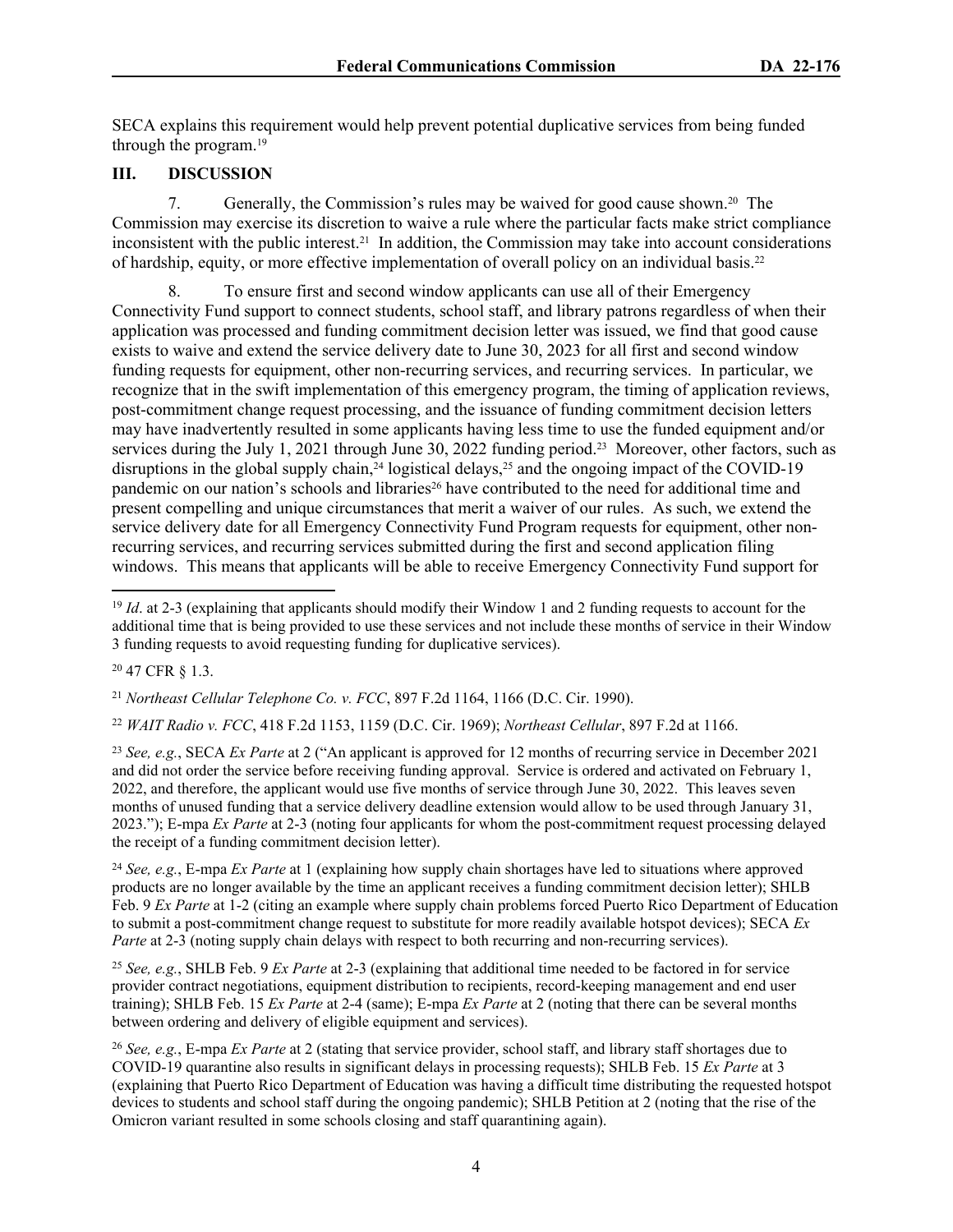the full requested twelve months of service, or for connected devices or other eligible equipment delivered by June 30, 2023.

9. We also conclude that extending the service delivery date will not lead to any undue advantage in funding as the first and second window applicants will not receive more funding than what is allowed under the Emergency Connectivity Fund Program rules. In addition, we find that the public interest would not be served were these first and second window applicants to lose or not be able to fully use the committed Emergency Connectivity Fund support for the equipment and broadband services needed for these students, school staff, and library patrons to fully engage in remote learning during this unprecedented time. Rather, the action we take today will allow schools and libraries to provide and use the Emergency Connectivity Fund-supported equipment and services beyond the current June 30, 2022 service delivery date, thereby enhancing the off-campus connectivity available to students, school staff, and library patrons during the ongoing emergency period, consistent with the goals of the Emergency Connectivity Fund Program.

10. In granting the requested relief, we emphasize that this Order does not impact funding requests for the construction of new networks or the provision of customer premises equipment for datacasting services. Unlike requests for equipment or commercially available services, applicants seeking support for special construction or customer premises datacasting equipment are provided one year from the date of their funding commitment decision letter to demonstrate that construction is completed and the services have been provided.27 The one-year deadline for special construction and customer premises datacasting equipment was established to ensure the greatly needed services were provided as quickly as possible to these students, school staff, and library patrons with continuing unmet needs during the COVID-19 emergency period.28 Thus, in the interest of providing and fully using this emergency funding to meet the immediate connectivity needs of students, school staff, and library patrons nationwide, we limit the relief provided by this Order to requests for equipment, other non-recurring services, and recurring services requested during the first and second application filing windows.

11. We also acknowledge SECA's concerns about the potential impact that an extension of the service delivery date may have on future application filing windows.29 We are mindful that these funds are limited and have adopted safeguards to ensure the funds are fully used for their intended purpose.30 We further believe that taking a different approach than the one we adopt today will contribute to further delays,<sup>31</sup> impose additional administrative burdens on the affected first and second window applicants,32 and create confusion among program participants by switching from a consistent deadline to a more variable one. We conclude that extending the service delivery date to June 30, 2023 will streamline the process for all program participants and allow for the greater provision of affordable devices and connectivity to students, school staff, and library patrons in need during the ongoing

<sup>27</sup> *Emergency Connectivity Fund Report and Order*, 36 FCC Rcd at 8717, para. 41.

<sup>28</sup> *Id.* at 8717, para. 41, n.125 (finding that additional construction time is inconsistent with the goals of this emergency program).

<sup>29</sup> *See* SECA *Ex Parte* at 1-4.

<sup>30</sup> For example, we note that USAC has appropriate review procedures and internal controls to ensure applicants will not be able to request and receive duplicative support for Emergency Connectivity Fund-supported equipment and services.

<sup>31</sup> *Compare* SECA *Ex Parte* at 2-4 (recommending that applicants with approved recurring services requests be required to submit a post-commitment request for a service delivery date extension in the ECF Portal instead of receiving an automatic extension) *with* E-mpa *Ex Parte* at 2 (describing the additional time added for processing post-commitment change requests).

<sup>32</sup> *See, e.g.*, SHLB Petition at 2 & n.2 (arguing that without a service delivery date extension, some applicants will have undergo additional efforts to apply again in a future window for services that were already approved for funding); SECA *Ex Parte* at 2 (noting that applicants could potentially reapply in a future window).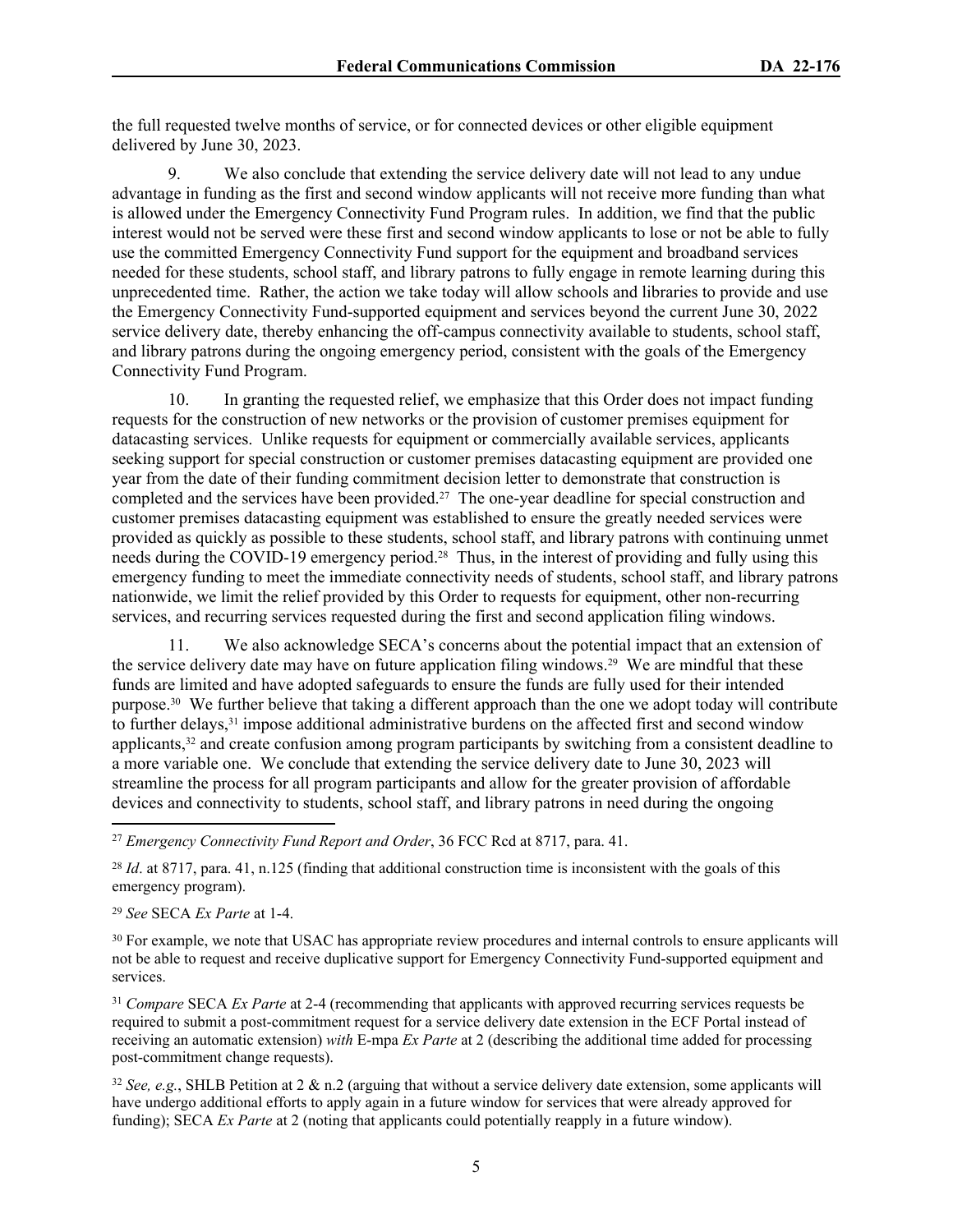pandemic and therefore, furthers the mission of the Emergency Connectivity Fund.33 We encourage applicants and service providers, who agree to invoice on behalf of the applicant, to continue to submit timely requests for reimbursement after receiving the requested eligible equipment or services, to allow any unused Emergency Connectivity Fund support to be made available to other students, school staff, and library patrons with continuing unmet needs during this pandemic.

12. We are also mindful that certain applicants may have modified their first or second application filing window recurring services requests to reflect the dates that the services could be delivered between July 1, 2021 and June 30, 2022, based on the date of their funding commitment decision letter. For example, applicants may only be able to use funding for 6 months of service based on a January 1, 2022 dated funding commitment decision letter. If an applicant has modified a first or second window recurring services funding request, they may submit a waiver to the Commission asking that the voluntarily reduced funds be restored to those funding requests and subject to the updated June 30, 2023 service delivery date.

13. We modify section 54.1711(e) accordingly to extend the service delivery date to June 30, 2023 as reflected in Appendix A. We make this change without notice and comment in accordance with the exception to the Administrative Procedure Act (APA) for procedural rules.34 The updated rule will become effective upon publication of this Order in the Federal Register.<sup>35</sup>

14. Finally, we find no evidence of waste, fraud, or abuse is presented by waiving and extending the service delivery date to June 30, 2023. We emphasize that the Commission is committed to guarding against waste, fraud, and abuse and ensuring that funds disbursed through the Emergency Connectivity Fund Program are used for their intended purposes to provide broadband connectivity and connected devices to students, school staff, and library patrons with unmet needs during the ongoing COVID-19 emergency period. Although we grant a waiver of and extend the service delivery date for the first and second application filing window funding requests for the Emergency Connectivity Fund Program, these actions do not affect the authority of the Commission or USAC to conduct audits or investigations to verify compliance with Emergency Connectivity Fund Program rules and requirements.<sup>36</sup>

#### **IV. ORDERING CLAUSES**

15. ACCORDINGLY, IT IS ORDERED, pursuant to the authority contained in sections 1-4 and 254 of the Communications Act of 1934, as amended, 47 USC §§ 151-154 and 254, and sections 0.91, 0.291, and 1.3 of the Commission's rules, 47 CFR §§ 0.91, 0.291, and 1.3, that section 47 CFR 54.1711 of the Commission's rules IS WAIVED to the extent provided herein.

16. IT IS FURTHER ORDERED, that pursuant to section 1.102(b)(1) of the Commission's rules, 47 CFR § 1.102(b)(1), this Order SHALL BE EFFECTIVE upon release.

36 47 CFR § 54.1714.

<sup>33</sup> *See Emergency Connectivity Fund Report and Order*, 36 FCC Rcd at 8703, para. 16.

 $34.5$  U.S.C. § 553(b)(3)(A). This amended rule is not subject to the APA requirements because it is a procedural rule setting a service delivery date for equipment, non-recurring and recurring services purchased between July 1, 2021 and June 30, 2022.

<sup>35</sup> 47 CFR § 1.427(b) (allowing procedural rules to take effect upon publication in the Federal Register). The APA's requirement that rules must be published in the Federal Register at least 30 days before their effective date, subject to certain exceptions, applies only to "substantive rules." *See* 5 U.S.C. § 553(d); *see also Neighborhood TV Co. v. Federal Commc'ns Comm'n.*, 742 F.2d 629, 637 (D.C. Cir. 1984) (recognizing that "[t]he FCC has maintained ... that its interim processing procedures are procedural rules, and therefore are not subject to the APA's notice and comment, or advance publication requirements.").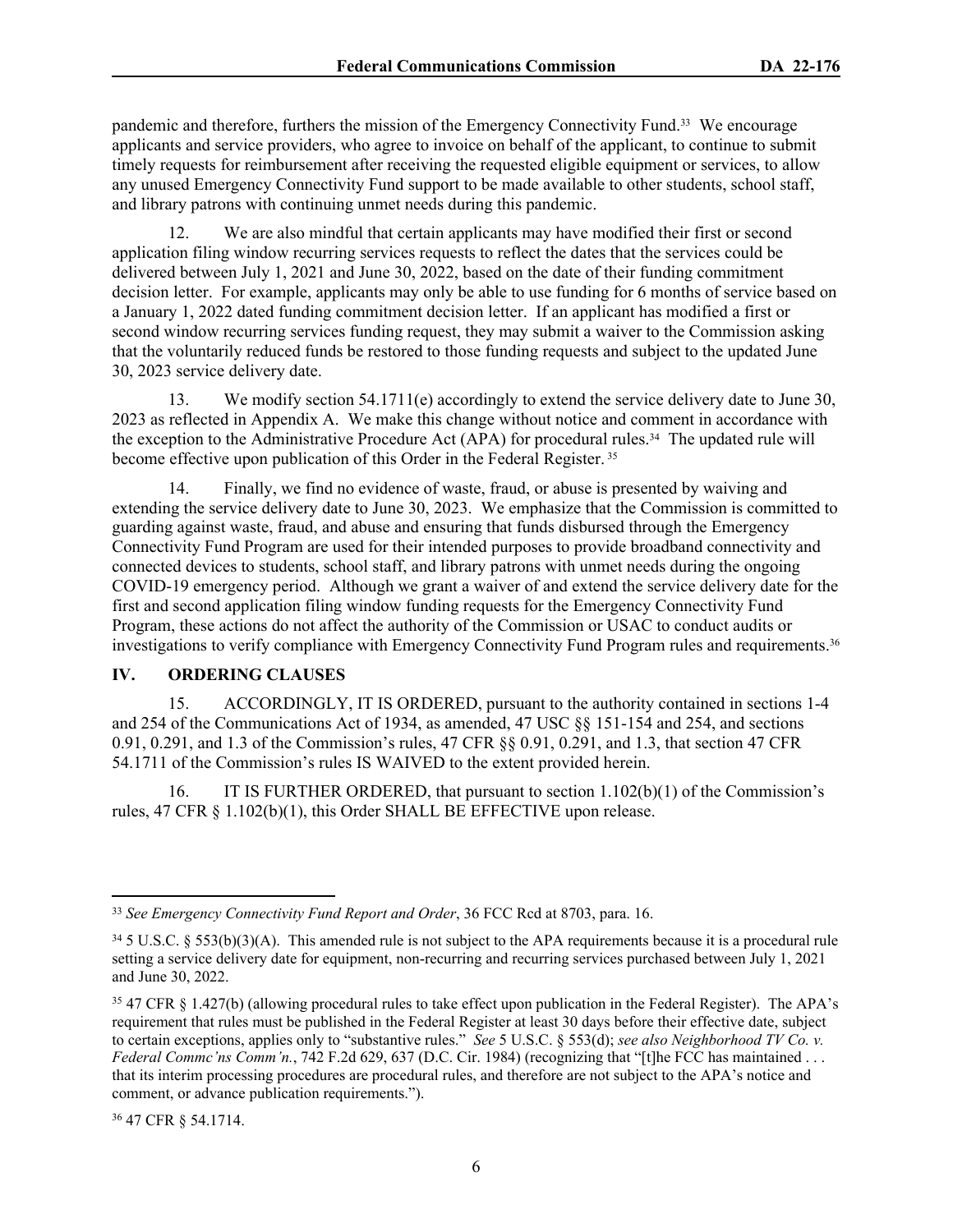17. The amended rule adopted in this Order and contained in Appendix A constitutes a rule of agency organization, procedure and practice and is not subject to the Administrative Procedure Act requirements.<sup>37</sup> Accordingly, this amended rule is EFFECTIVE upon publication in the Federal Register.

#### FEDERAL COMMUNICATIONS COMMISSION

Kris A. Monteith Chief Wireline Competition Bureau

<sup>37</sup> 5 U.S.C. § 553(b)(3)(A).